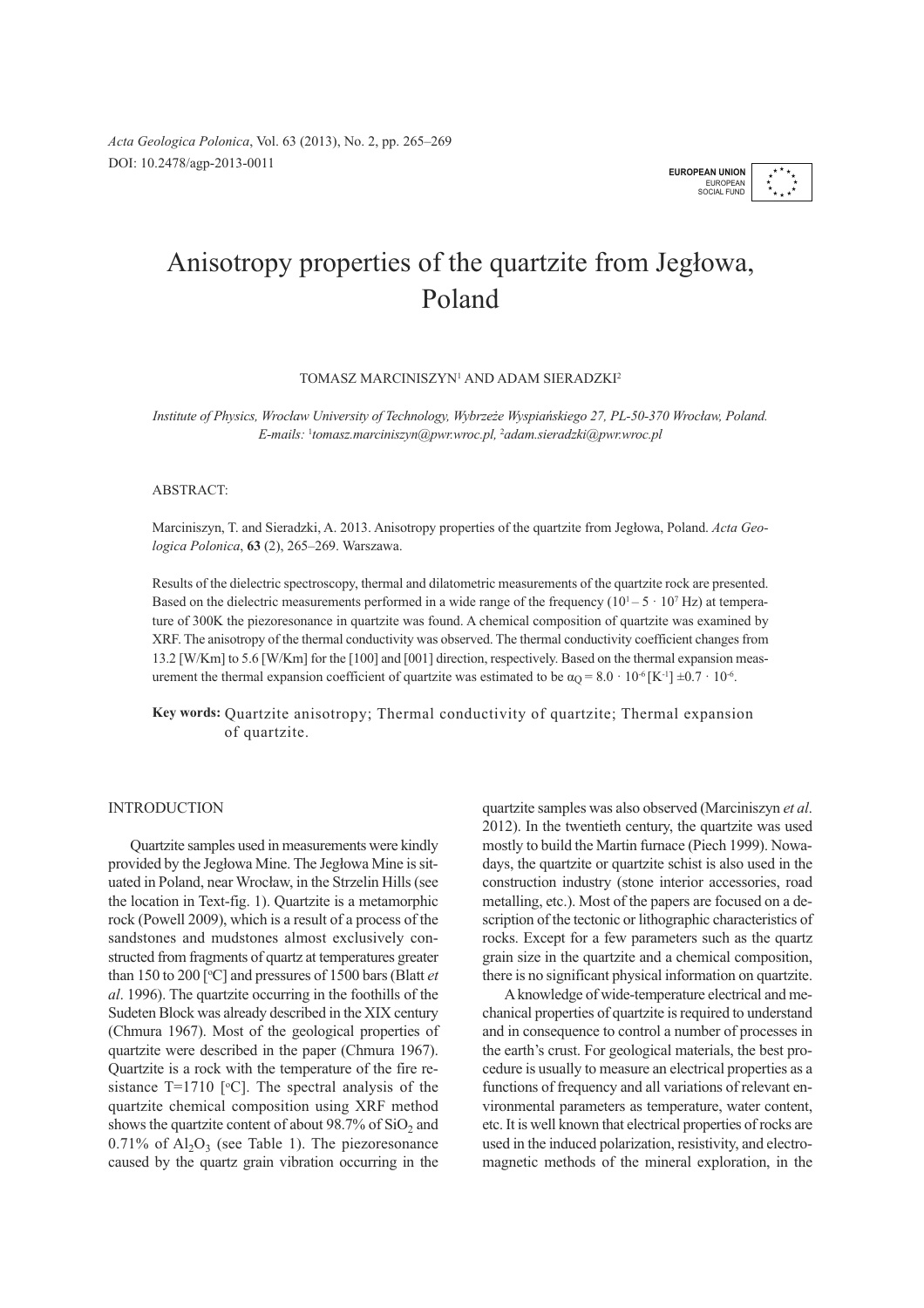

Text-fig. 1. Location of the Jeglowa Mine  $(50°43'5" N, 17°9'14" E)$  and the lithological profile for an area dependent of the depth

| spectral analysis by XRF | Compound                       | $\lceil\% \rceil$ |
|--------------------------|--------------------------------|-------------------|
|                          | SiO <sub>2</sub>               | 98.7              |
|                          | $Al_2O_3$                      | 0.71              |
|                          | Fe <sub>2</sub> O <sub>3</sub> | 0.05              |
|                          | CaO                            | ${}< 0.01$        |
|                          | MgO                            | ${}< 0.01$        |
|                          | $Cr_2O_3$                      | ${}< 0.01$        |
|                          | MnO                            | ${}_{0.01}$       |
|                          | $K_2O$                         | 0.19              |
|                          | $P_2O_5$                       | ${}< 0.01$        |
|                          | SO <sub>3</sub>                | ${}< 0.01$        |
|                          | Na <sub>2</sub> O              | ${}< 0.01$        |
|                          | TiO <sub>2</sub>               | 0.03              |
|                          | ZrO <sub>2</sub>               | ${}< 0.01$        |

Table 1. Chemical composition of quartzite sample

crustal sounding and in other applications. A deep analysis of electrical properties of quartzite may supply an important information, for example for the electrical resistivity method widely used in the geologic investigation. Thermal properties of quartzite as the thermal expansion and the thermal conductivity are important parameters describing this material. These physical properties say about the thermal stability of quartzite which is very important from the application point of view.

#### SAMPLE PREPARATION AND EXPERIMENTS

The quartzite rock has no crystal structure. Nevertheless, mezostructure of the quartzite is a layer type with well visible highlighted direction of microcrystals (quartz grains). The microcrystals have a filamentous arrangement. For this reason, the perpendicular and parallel directions towards the filamentous arrangement were established at [001] and [100], respectively (Textfig. 2). As indicated in Text-fig. 2, the quartzite block was cut out from the wall along [001] direction.

For the dielectric measurements, samples with dimensions of  $5\times25\times5$  [mm] in three perpendicular direc-



Text-fig. 2. Directions maked at the quartzite sample

tions were cut out from the quartzite block (according to Text-fig. 2). Additionally, quartzite samples were mechanically polished and the silver paste was used for making a good electrical contact. Dielectric spectroscopy measurements were performed using automatic Novocontrol Alpha impedance analyzer at frequency range from  $10^1$  to  $5 \times 10^7$  [Hz] at temperature of 300 K.

For the thermal conductivity measurements, three perpendicular rings with 70 [mm] diameter and 5 [mm] thickness were prepared. The method is based on the heat flow through the sample located between a heater and a heat receiver up to the moment of the thermal equilibrium  $-$  it means that the heat transfer by the heater is equal to the heat wasted by the side and the upper surface of the heat receiver. Additionally the thermal paste was used for removing available air between the sample, the receiver and the copper radiator.

For the thermal deformation measurements, the precision quartz capacitance dilatometer of the original design was used (Dziedzic *et al*. 1983). The samples performed along [100], [010] and [001] directions with the same dimension of  $5 \times 5 \times 4.95$  [mm] were cooled down with the rate of approximately 0.5 K/min at range of 400K–150K.

## **RESULTS**

# **Basic electrical measurements**

The complex dielectric permittivity in the wide range of frequencies was measured in order to determine the influence of the direction on the resonance occurring in the quartzite. The real part of the dielectric permittivity as the function of frequencies for the quartzite samples in the [100], [010] and [001] directions has been shown in Text-fig. 3. It is worth emphasizing, that the frequency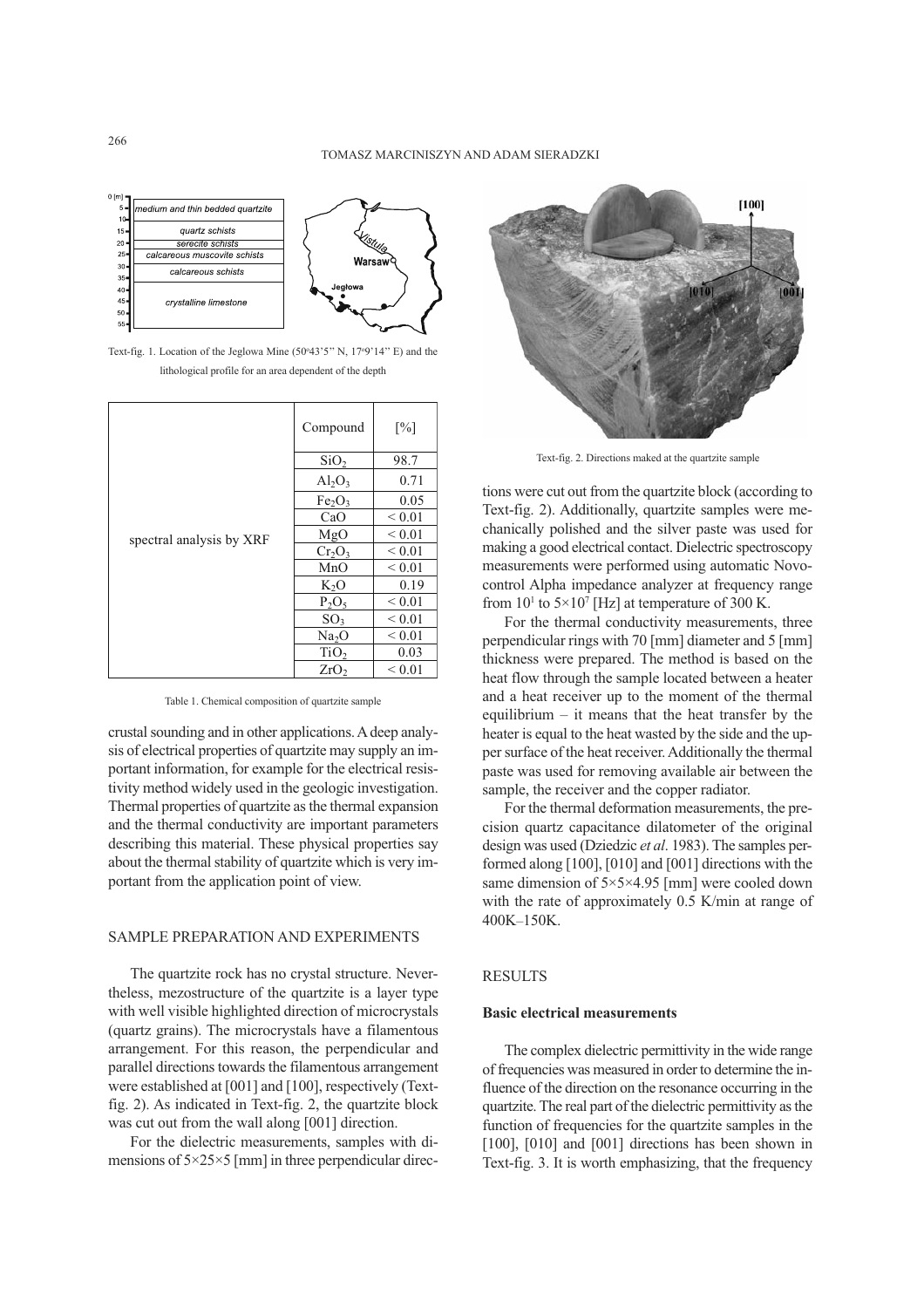

Text-fig. 3. Frequency dependence of the real part of the dielectric permittivity in three directions



Text-fig. 4. Loss tangent dependence of the frequency in three directions

corresponding to the maximum of the permittivity is direction independent and it is appointed as 17[MHz]. The maximum of the real part of the permittivity *(ε')* and the dielectric loss *tanδ* are depent on the direction. The largest value of the *ε'* and *tanδ* occurs in the [100] direction (*ε'* 350, *tang - 9\*10^-9*) and the lower values are observed in the [001] direction (*ε'*208, *tang - 9\*10^-9*).

#### **Thermal conductivity measurements**

In order to estimate the thermal conductivity coefficients, the heat flow (caused by a temperature gradient) through the sample was measured. Assuming that the heat flux is perpendicular to the surface of the quartzite sample and the heat from the edges of the sample is negligible due to the sample thickness, the thermal conductivity coefficient is given by equation:

$$
\lambda = \frac{m \times c \times n \times d_1(r+2d)}{2 \times \pi \times r_1^2 \times \Delta T(r+2d)} \tag{1}
$$

where  $m$  is the mass of the heat receiver  $(0.654\text{kg})$ ,

*c* is the specific heat of cooper (385 J/Km), *r* is the radius (70 mm) and *d* is the thickness of the receiver.  $d_1$ is the thickness (5mm) and  $r<sub>i</sub>$  the radius (70mm) of the measured sample. A temperature difference in the thermally stable state between the radiator and the receiver was marked as *ΔT* [K].

Based on the equation (1), the thermal conductivity coefficient was estimated. The measurement results are presented in Table 2. It is well visible, that the quartzite shows the anisotropy of the thermal conductivity coefficient. Additionally it is well known, that the quartz crystals describe the anisotropy and the thermal conductivity changes from 6 to 9, depending on the direction (Horai 1971). Therefore, we suppose that the biggest value  $\lambda$ =13 [W/Km] in the [100] direction can be caused by the ordering of the quartz grain in the [100] direction. Additionally, the bigger thermal conductivity coefficient for quartzite when compared to that for the pure quartz can be caused by the  $Al_2O_3$  dopant ( $\lambda$ ) [W/Km]) (Shigetaka Wada at al. 2005) in quartzite.

| direction | $\lceil W/(Km) \rceil$ |  |
|-----------|------------------------|--|
| [100]     | 13.2                   |  |
| [010]     | 8.                     |  |
|           | 5.6                    |  |

Table 2. Thermal conductivity of the quartzite rock

In order to confirm the anisotropy of the thermal conductivity in quartzite, measurements of the thermal wave penetration of quartzite were performed. For this reason, a cube quartzite sample (a=50 [mm]) was prepared. Holes with depth of 20 [mm] were drilled on the three perpendicular walls of the cube. A thermocouple was placed in the drilled hole. The measurements relied upon the determination of the temperature difference between the radiator and the samples interior in the time regime. The quartzite temperature as a function of time was created (Text-fig. 5) from data of the measurements. The speed of the penetration of the thermal wave



Text-fig. 5. Temperature of the sample interior as a function of time for three directions in a quartzite cube sample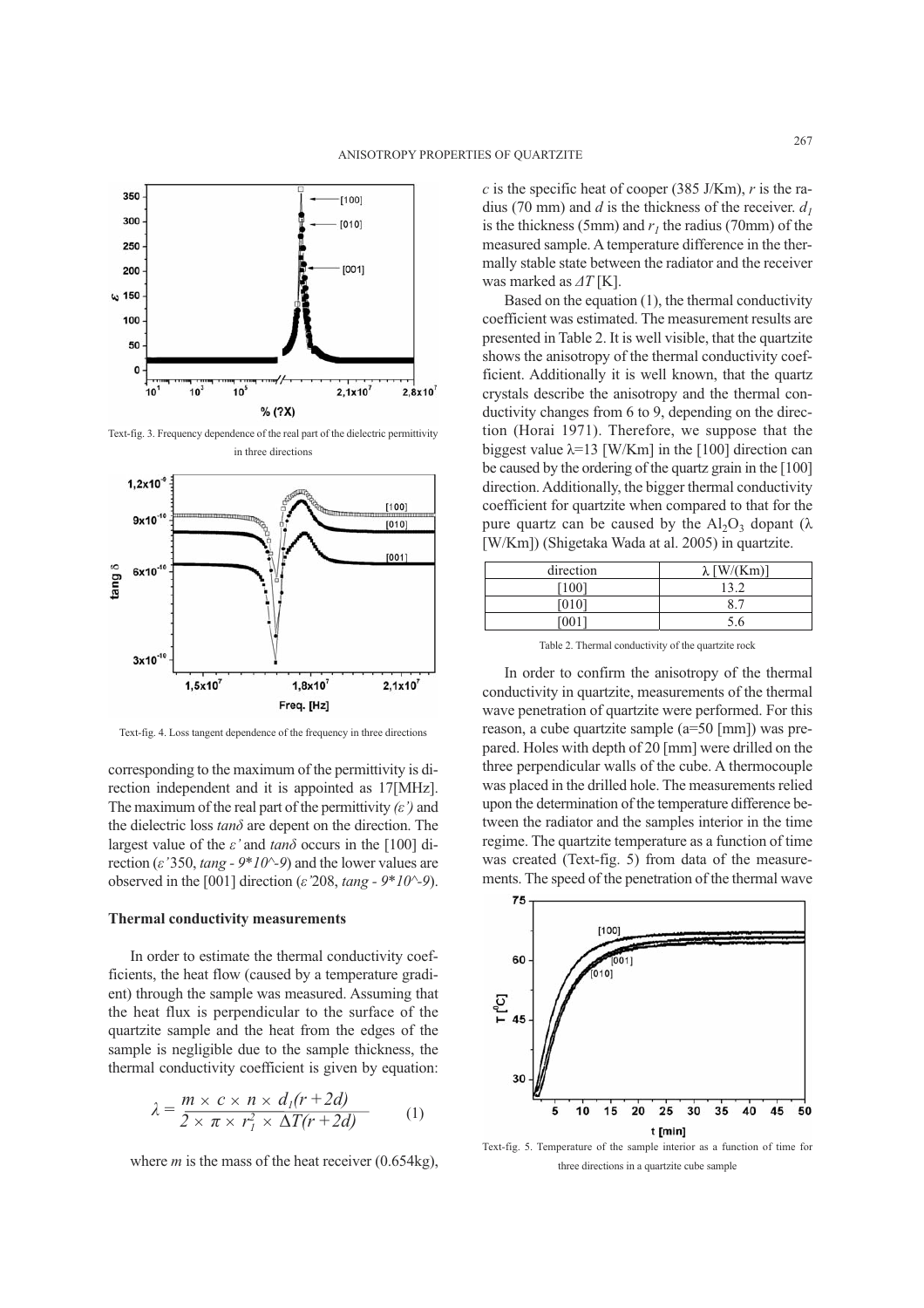in the initial ten minutes was also calculated. The value was estimated at 4.9 [K/min] for the [010] [001] and at 6.5 [K/min] for the [100] direction.

## **Thermal expansion measurements**

In Text-fig. 6, the temperature dependence of the thermal deformation for three directions is presented. Based on Text-fig. 6, the thermal expansion coefficients of quartzite are dependent on the direction and they were calculated and presented in Table 3. It should be noted that there is no significant change in the values of the thermal expansion coefficients which are related with the direction. Therefore, the results were averaged and



Text-fig. 6. Thermal deformation versus temperature for quartzite along the [100], [001] and [010] directions

| direction | $10^{-6}$ FTZ $-1$<br>$\alpha$<br>∸ |
|-----------|-------------------------------------|
| [100]     |                                     |
| [001]     |                                     |
|           |                                     |

Table 3. Mean value of the thermal expansion coefficient of quartzite for the three directions in the temperature range of 150-360[K]

| Sample        | $\alpha$ · 10 <sup>-6</sup> [K <sup>-1</sup> |
|---------------|----------------------------------------------|
| Migmatite     | 5.4                                          |
| Amphibolites  | 3.1                                          |
| White Marble  | 2.0                                          |
| Basalt        | 5.3                                          |
| Granite       | 7.9                                          |
| Sandstone     | 11.6                                         |
| <b>Duartz</b> | $6 \div 9$                                   |

Table 4. Thermal expansion coefficient of selected rocks

estimated at  $\alpha_{\Omega} = 8.0 \cdot 10^{-6}$  [K<sup>-1</sup>]  $\pm 0.7 \cdot 10^{-6}$  [K<sup>-1</sup>]. In order to compare the thermal expansion coefficient of quartzite  $\alpha_{\Omega} = 8.0 \cdot 10^{-6}$  [K<sup>-1</sup>] with that for other rock materials, adequate data are given in Table 4.

## **CONCLUSIONS**

The paper presents the results of the measurements of selected physical properties (dielectric, thermal expansion and thermal conductivity) along different directions. It is expected that this information will facilitate an assessment of future research needs in the thermomechanical and thermoelectrical characterization of quartzite, and for example it will be of an immediate use for scientists involved in the modeling of geological phenomena.

The dielectric measurements show that the resonance peak occurs at frequency of  $f = 1.7 \cdot 10^{7}$  [Hz]. Additionally, the frequency corresponds to the maximum of the real part of the permittivity and it is direction independent in quartzite.

The thermal conductivity coefficients of the quartzite samples were estimated from the thermal measurements. It is worth noting, that the thermal properties of quartzite demonstrate the anisotropic behavior. The thermal conductivity equals  $\lambda_{[100]} = 13.2$  [W/(Km)],  $\lambda_{[010]} = 8.7$  [W/(Km)] and  $\lambda_{[001]} = 5.6$  [W/(Km)]. The penetration speed of the thermal wave occurs also as the anisotropy. The value equals 4.9 [K/min] for the [010] [001] and 6.5 [K/min] for the [100] direction. The anisotropy in the thermal properties can be caused by the position of the quartz grains occurring in the quartzite. It can be assumed that the ordering grains is present along the [100] direction.